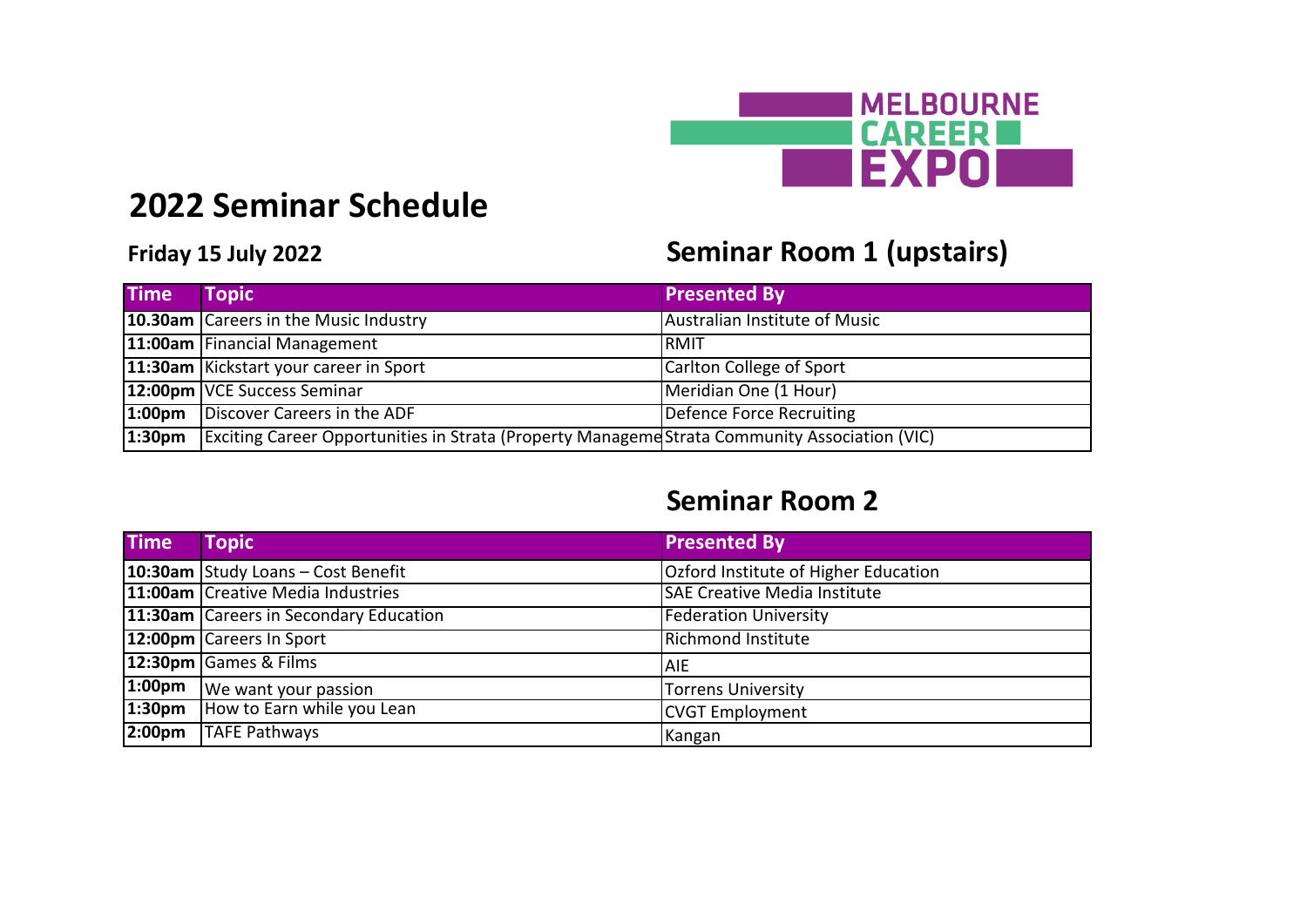

## **2022 Seminar Schedule**

### **Saturday 16 July 2022 Seminar Room 1 (upstairs)**

| <b>Time</b> | <b>Topic</b>                            | <b>Presented By</b>              |
|-------------|-----------------------------------------|----------------------------------|
|             | 10:30am Liberate You Creativity!        | <b>LCI Melbourne</b>             |
|             | 11:00am Women in STEM - Student Panel   | <b>RMIT</b>                      |
|             | 11:30am Careers in Early Childhood      | Teach for the future of Victoria |
|             | 12:00pm VCE Succes Seminar              | Meridian One (1 Hour)            |
|             | 1:00pm   Making employment work for you | <b>Jobs Victoria</b>             |
|             | 1:30pm Pathways to a Teaching Career    | Teach for the future of Victoria |
|             | 2:00pm Careers & Recruitment            | Australian Border Force          |

### **Seminar Room 2**

| <b>Time</b>        | <b>Topic</b>                                                                                             | <b>Presented By</b>                |
|--------------------|----------------------------------------------------------------------------------------------------------|------------------------------------|
|                    | 10:30am Living your best life at Uni                                                                     | <b>Campus Living Villages</b>      |
|                    | 11:00am Join the Booming Building & Construction Industry                                                | Trade Institute of Victoria        |
|                    | 11:30am Second language acquisition: the gateway to a better career Ozford Institute of Higher Education |                                    |
|                    | 12:00pm   A Career with GV Health                                                                        | <b>GV</b> Health                   |
|                    | 12:30pm   A New Role for a New Generation                                                                | <b>Unlocking Growth</b>            |
| 1:00 <sub>pm</sub> | EducationUSA                                                                                             | U.S Consulate                      |
| 1:30am             | How to Suceeed in your Career                                                                            | <b>Tech Mahindra</b>               |
| 2:00 <sub>pm</sub> | Psych & Counselling @CMI                                                                                 | The Cairnmillar Institute          |
| 2:30 <sub>pm</sub> | Caring as a Career                                                                                       | Nurse Next Door Home Care Services |